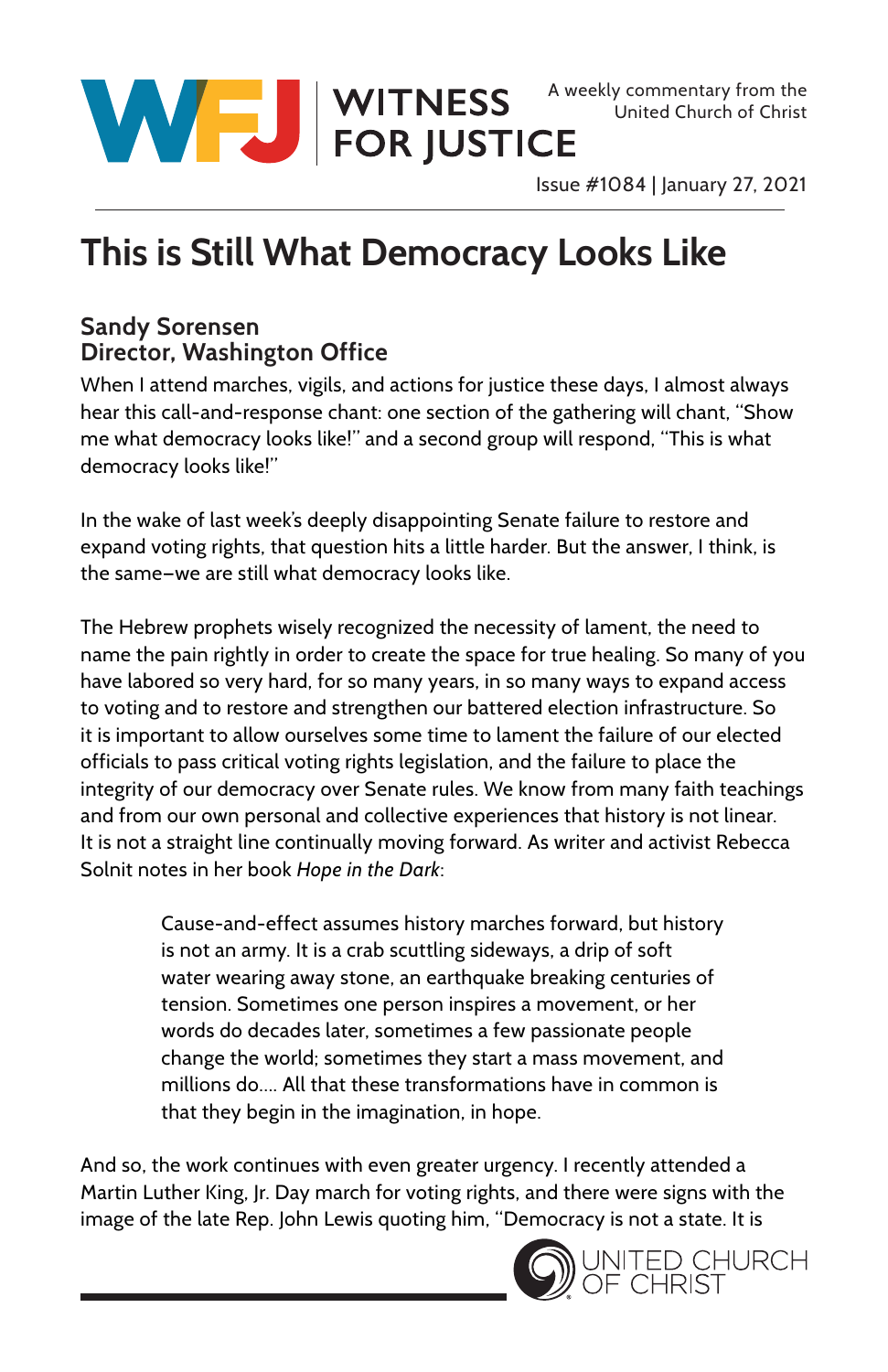an act." So, in the midst of our grief and disappointment in the actions of our lawmakers, we know **our** actions are more important than ever.

There is much we can do. Many state legislatures are just beginning their legislative sessions, so now is an ideal time to re-engage our state-based policy advocacy, identifying allies to introduce state legislation to expand voting access and repair the damage done by the wave of restrictive state voting bills passed in 2021.

As we enter the 2022 midterm election year, we can redouble our efforts to help people engage in nonpartisan election participation and resist voter suppression in all its forms: registering voters, lifting up the issues, showing up at town hall meetings and candidate appearances, and making unflagging efforts to empower voters and get them to the polls, even in the midst of setbacks. We can make voting rights a prominent election issue by engaging in social media messaging, writing letters to the editors and op-eds, engaging our neighbors and communities in education and conversation. We can recommit to the work of passing essential federal voting rights legislation, even as we acknowledge our deep disappointment and our weariness. "Giving up on voting rights now would be unconscionable," as columnist E.J. Dionne, Jr. wrote recently in a *Washington Post* editorial.

The poet Amanda Gorman, who read at the 2021 presidential inauguration ceremony, beautifully names the place where we are now in an essay recently published in the *New York Times*. She writes:

> If nothing else, this must be known: Even as we've grieved, we've grown; even fatigued we've found that this hill we climb is one we must mount together. We are battered, but bolder; worn, but wiser. I'm not telling you to *not* be tired or afraid. If anything, the very fact that we're weary means we are, by definition, changed; we are brave enough to listen to, and learn from, our fear. This time will be different because this time *we'll* be different. We already are.

This is what democracy looks like.

LEARN ucc.org/justice **DONATE** ucc.org/donate

ARCHIVE



*The United Church of Christ has more than 5,000 churches throughout the United States. Rooted in the Christian traditions of congregational governance and covenantal relationships, each UCC setting speaks only for itself and not on behalf of every UCC congregation. UCC members and churches are free to differ on important social issues, even as the UCC remains principally committed to unity in the midst of our diversity.*